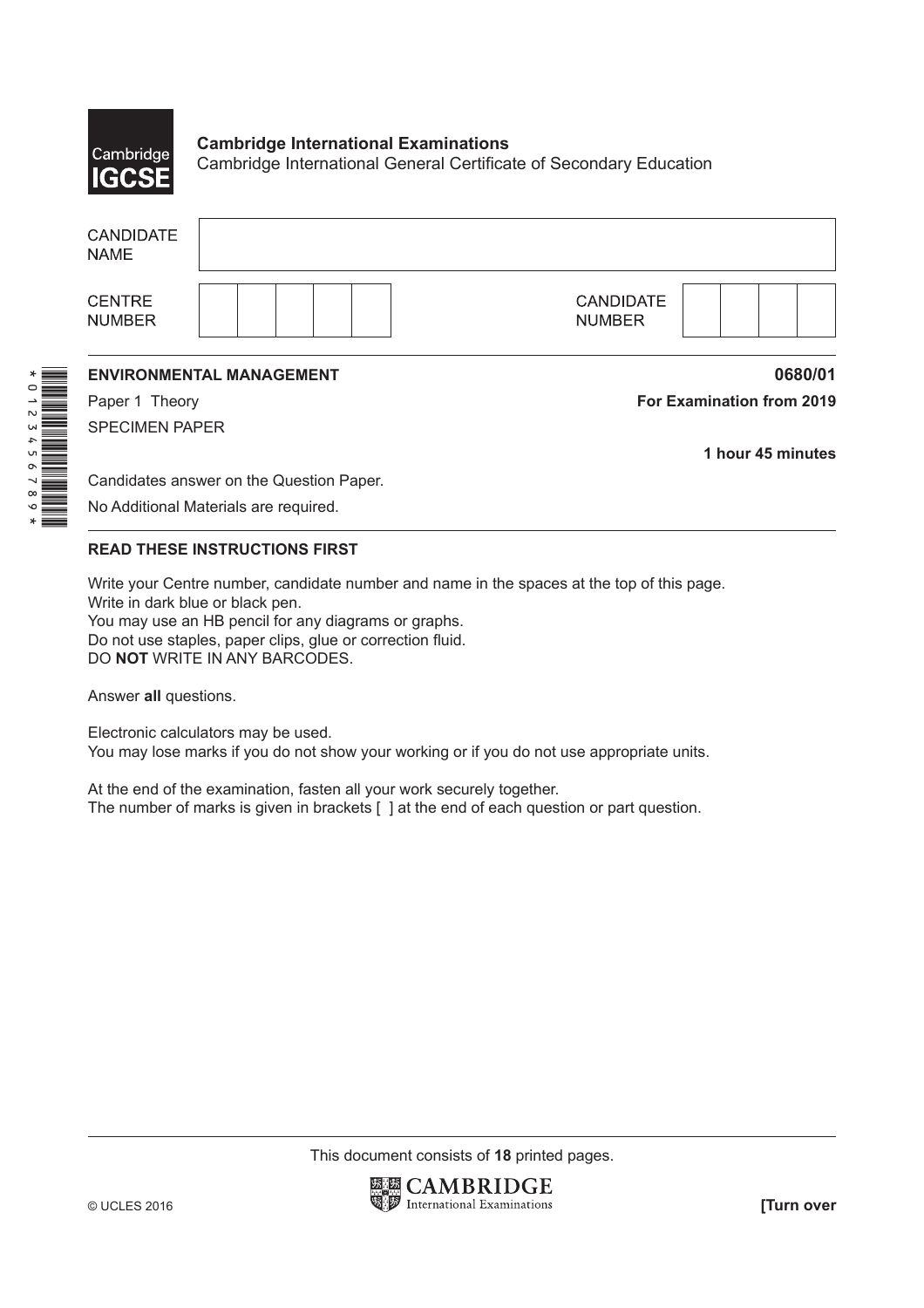## **Section A**

- $\overline{1}$ Some gases, released from volcanoes, car exhausts and factories, can form acid rain.
	- (a) Use the diagram and your own knowledge to explain how acid rain is formed.

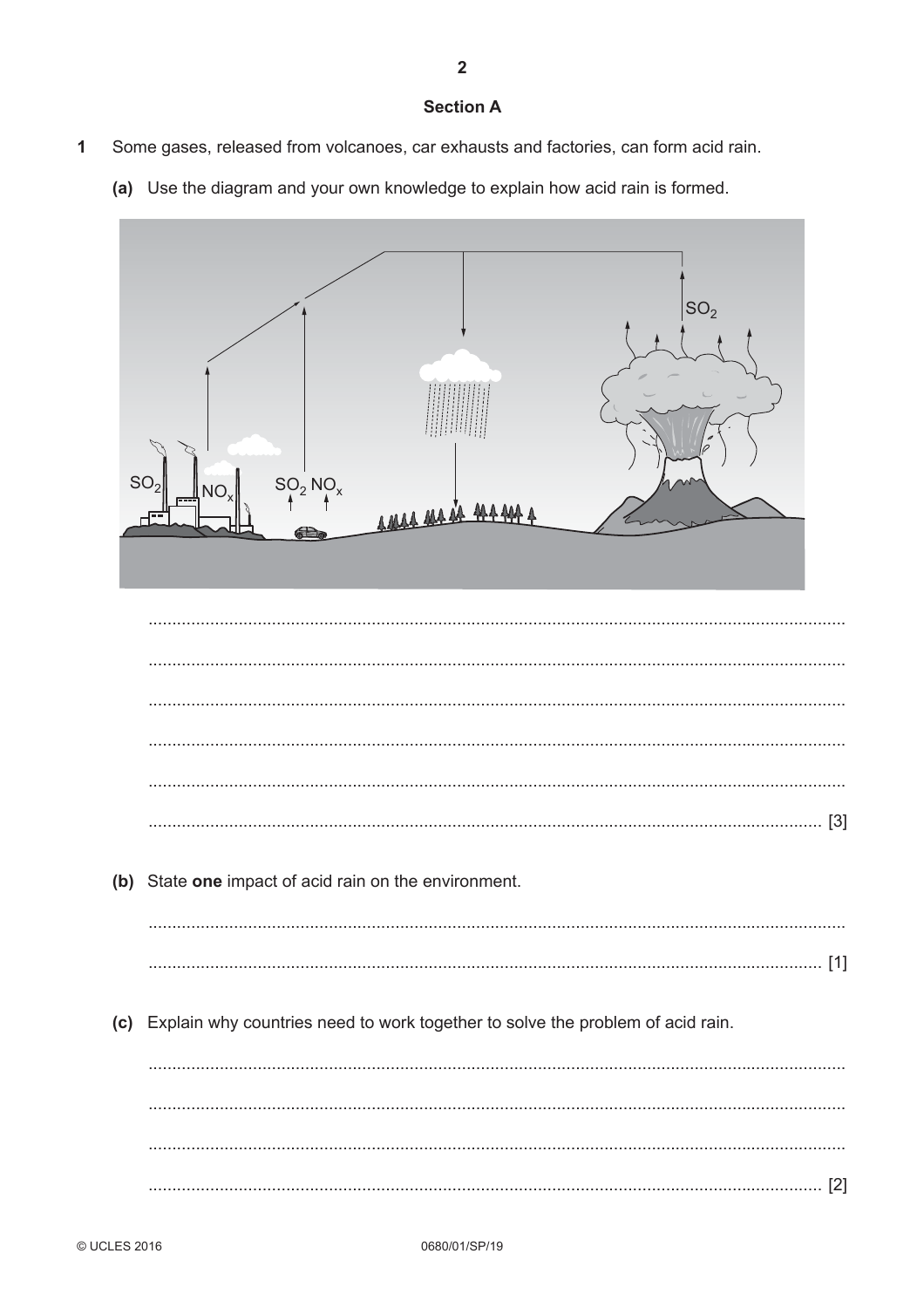$\overline{\mathbf{2}}$ Limestone is a rock extracted from the Earth.

The photograph shows limestone being extracted from the Earth.



(a) Name the method of rock extraction shown in the photograph.

|     | (b) Suggest one positive effect and one negative effect of this method of rock extraction. |
|-----|--------------------------------------------------------------------------------------------|
|     |                                                                                            |
|     | [2]                                                                                        |
| (c) | Describe two strategies for the sustainable use of rocks.                                  |
|     |                                                                                            |
|     |                                                                                            |
|     |                                                                                            |
|     |                                                                                            |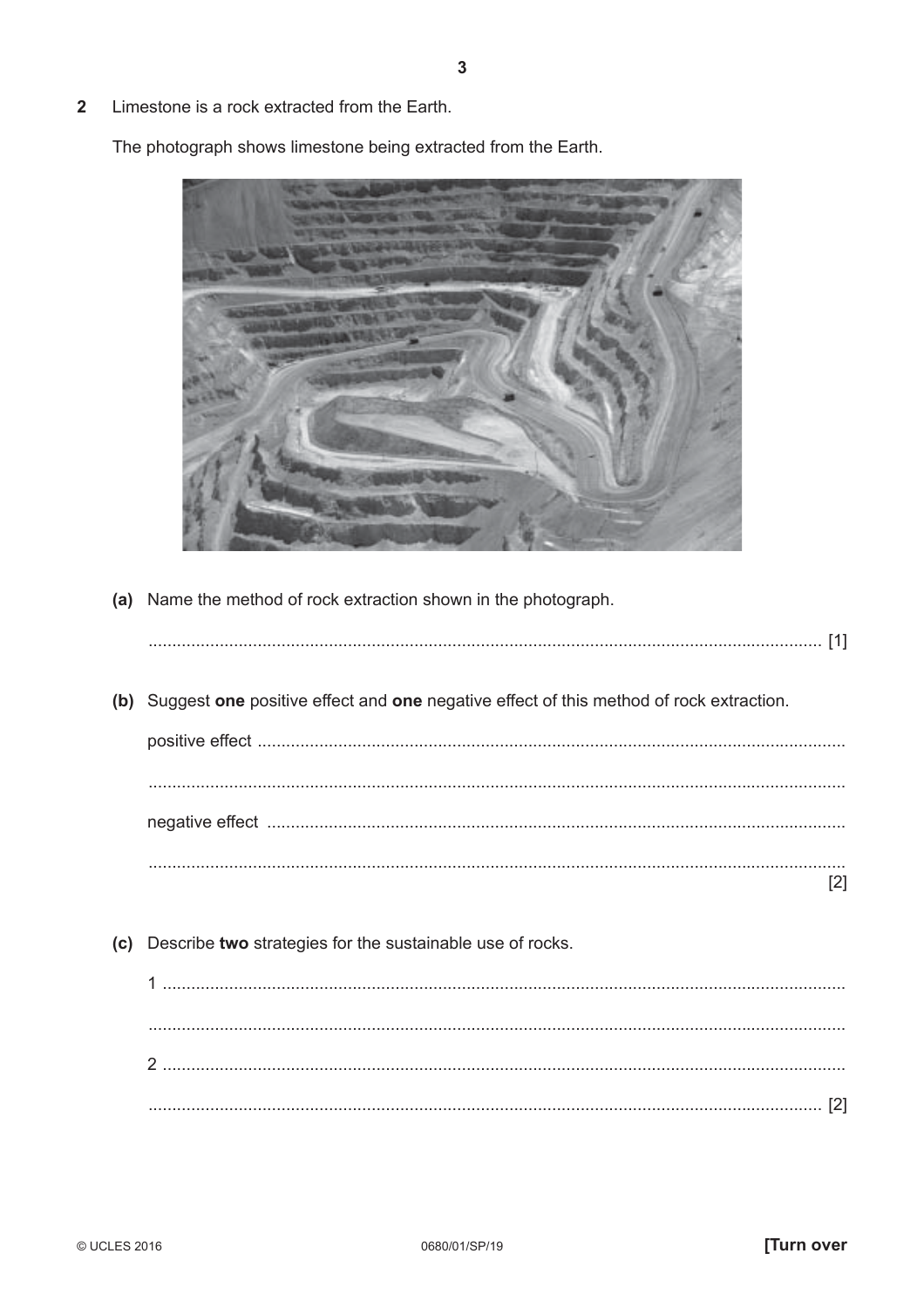$\overline{3}$ The diagram shows a simplified life cycle of the malaria parasite, Plasmodium.



(a) State the vector in the spread of malaria.

(b) Describe how methods of vector control can reduce the spread of malaria.

You should include in your answer:

- methods of vector control
- how these methods can reduce the spread of malaria.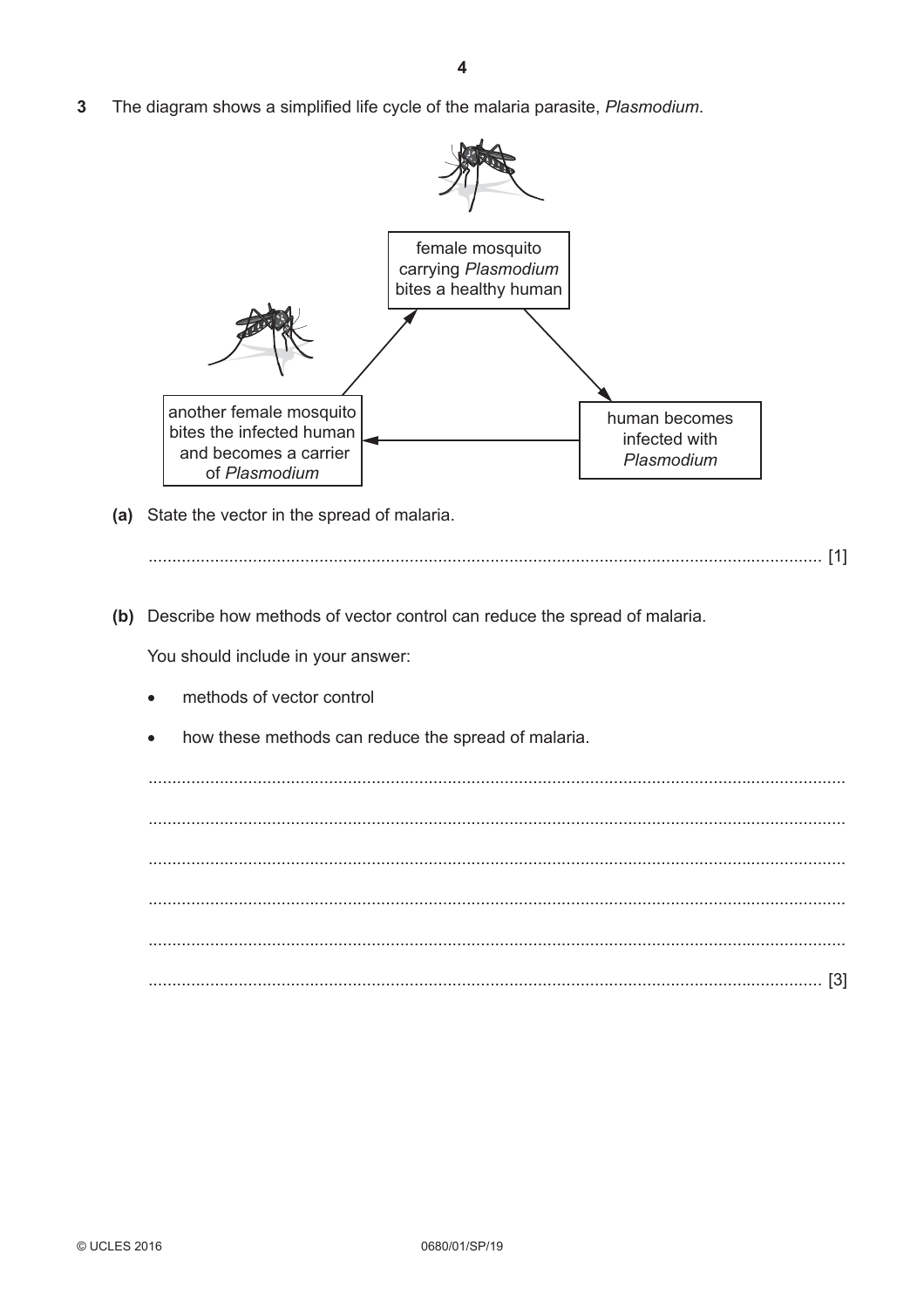- $+110 2210$  $H\alpha$ (a) State two abiotic components of an ecosystem.  $[2]$ (b) One food chain for a coral reef is shown. plankton  $\rightarrow$  coral polyp  $\rightarrow$  butterfly fish  $\rightarrow$  reef shark Butterfly fish are at the third trophic level in this food chain. Give the name of this third trophic level. (c) Coral reef ecosystems are under threat from tourism. State two strategies for preserving coral reefs from this threat.
- The photograph shows a coral reef ecosystem. Δ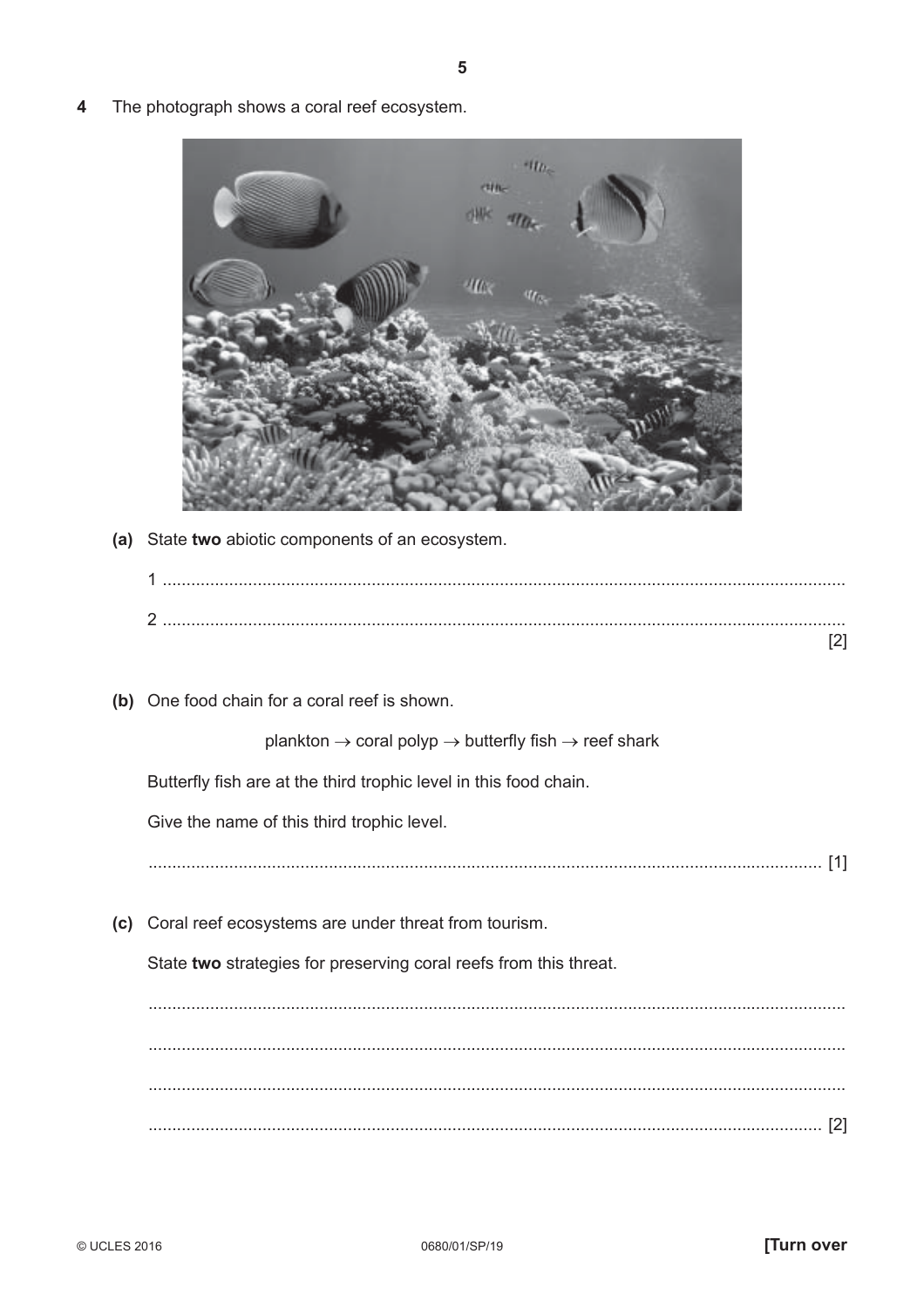## **Section B**

5 The map shows some plate boundaries in the region of the Pacific Ocean.

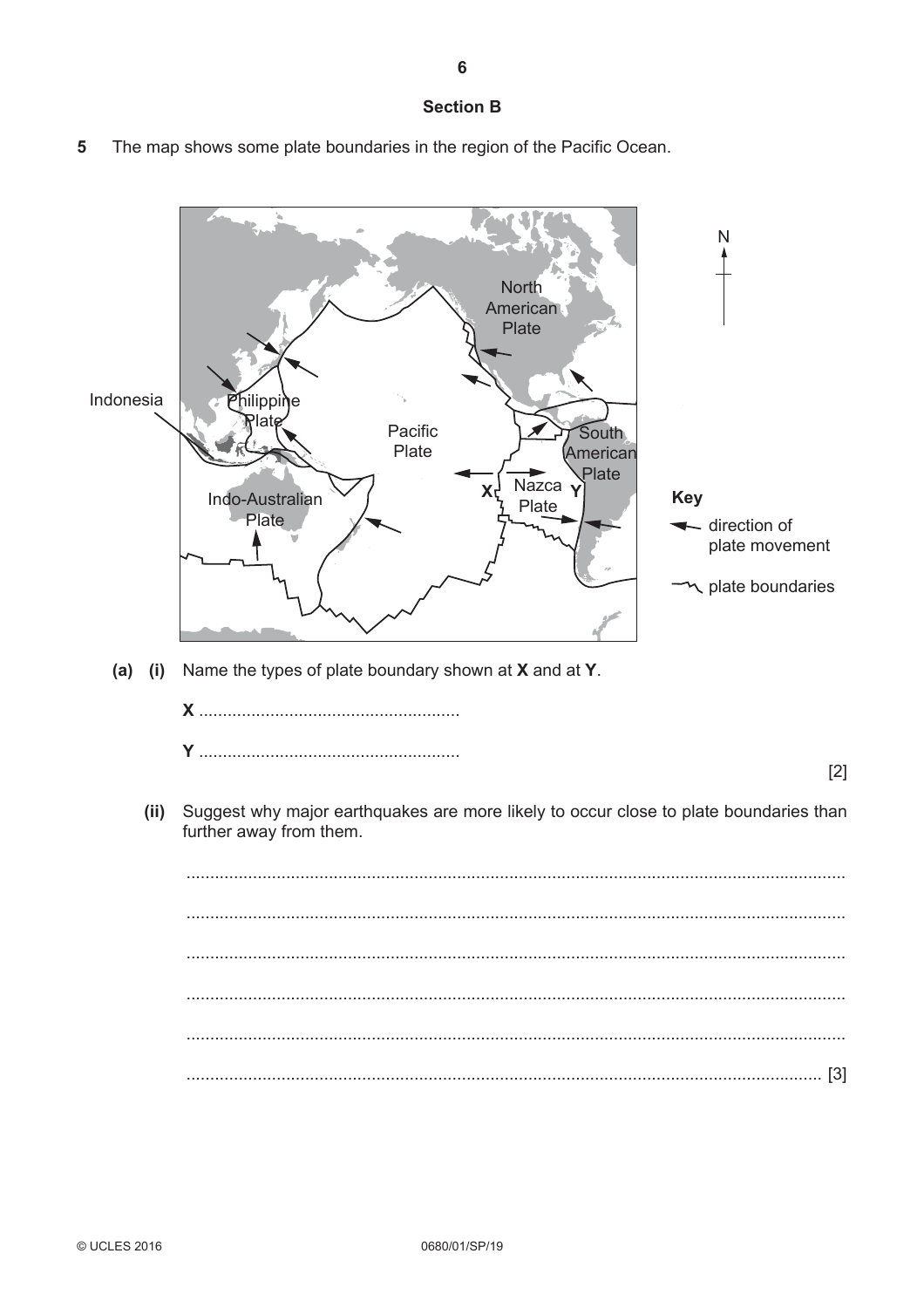**(b)** Indonesia is marked on the map. It has many earthquakes. It is an island country of 18 000 islands.

The graph shows the magnitude of 43 strong earthquakes that occurred in Indonesia between 2002 and 2011 and were above magnitude 6.0 on the Richter scale.

Each dot shows an earthquake and its magnitude.



 **(i)** Give the four-year period when earthquakes occurred most frequently. State the evidence which supports your choice of years.

|      | [3]                                                                                |
|------|------------------------------------------------------------------------------------|
| (ii) | Suggest what the graph shows about the risk of earthquakes occurring in Indonesia. |
|      |                                                                                    |
|      |                                                                                    |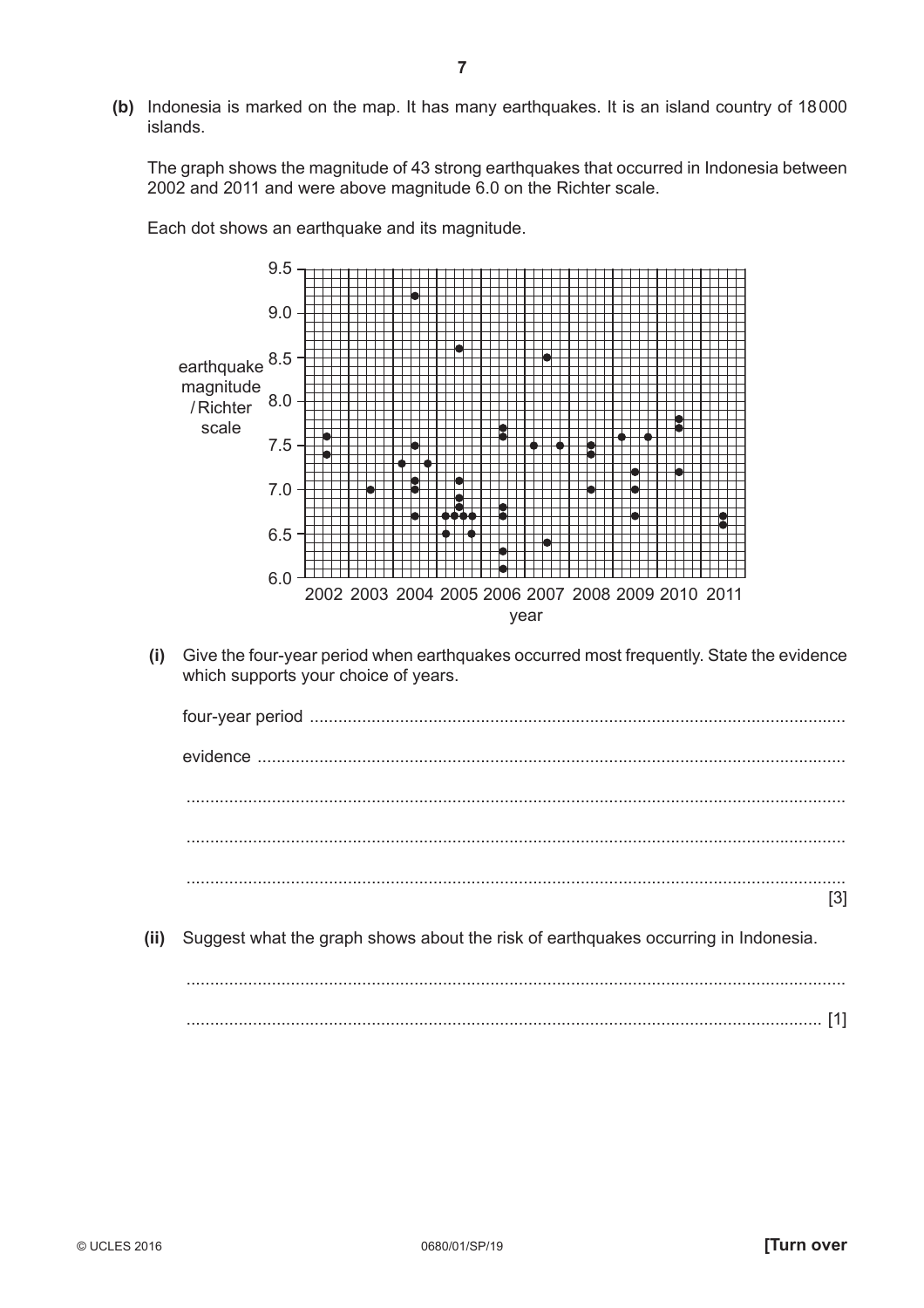**6 (a)** People living in the Philippines are at a great risk from tropical cyclones. The country is hit by 20 or more tropical cyclones each year.

The map shows the location of the Philippines, and the source areas and tracks of the tropical cyclones in that part of the Pacific Ocean.



 **(i)** Explain why many tropical cyclones are formed every year in the source area shown on the map.

|      | $\lceil 3 \rceil$                                                                                     |
|------|-------------------------------------------------------------------------------------------------------|
| (ii) | Suggest why the greatest tropical cyclone risk in the Philippines is during September<br>and October. |
|      |                                                                                                       |
|      |                                                                                                       |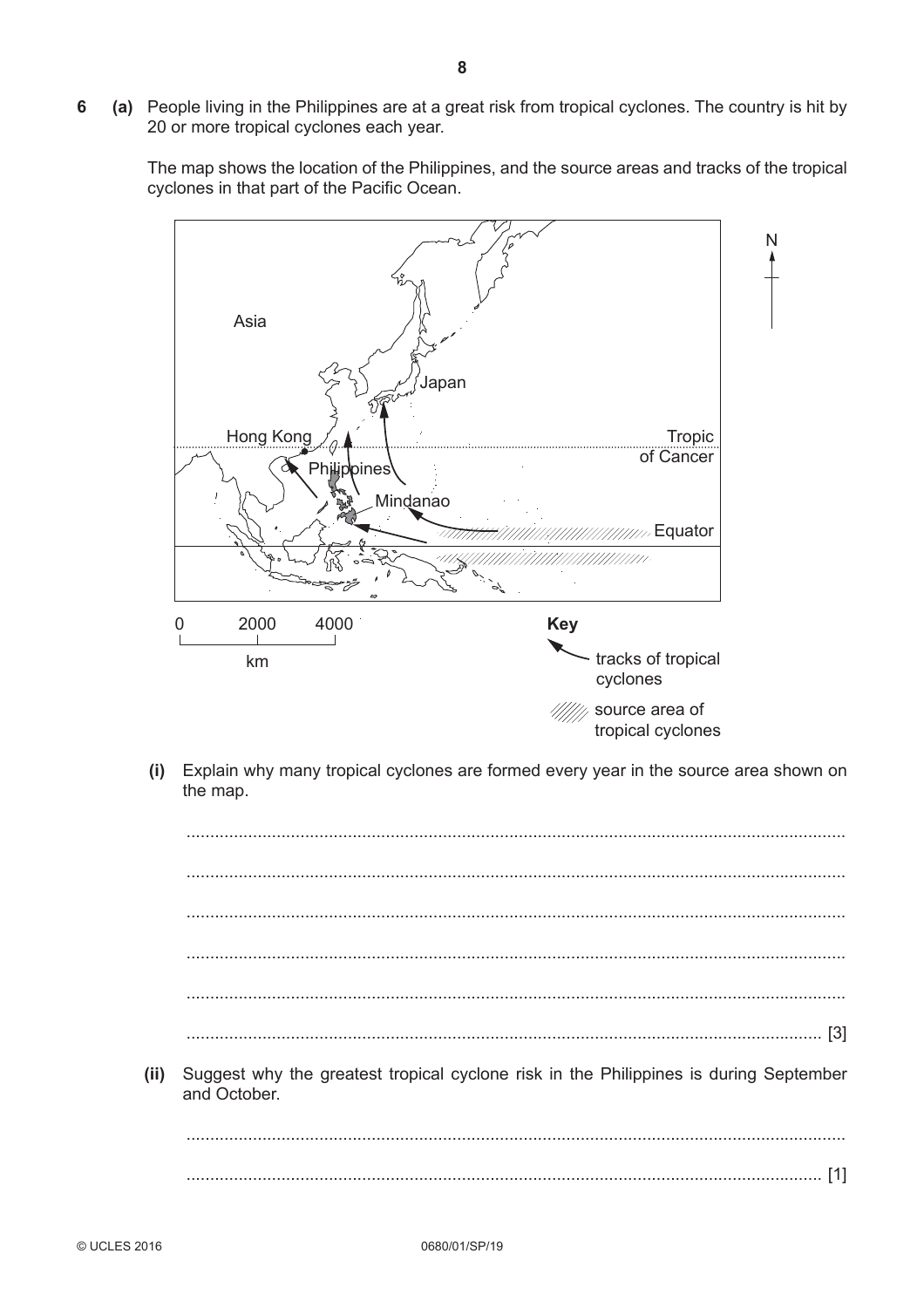**(b)** In December 2011, the full effects of a tropical cyclone called Typhoon Washi were felt on the island of Mindanao.

The people living in the northern part of Mindanao were affected by the tropical cyclone in the following ways:

- severe flooding everywhere, including the main city of Cagayan de Oro
- flash floods and landslides swept houses into rivers and out to sea
- at least 1250 people died, most of them from drowning
- up to 500 000 people lost their homes.
- **(i)** In Typhoon Washi, damage to property and loss of life were caused by the combined effects of very strong winds and heavy rainfall.

Suggest which one of these two causes was more important in Typhoon Washi. Describe the evidence which supports your choice.

 ........................................................................................................................................... ........................................................................................................................................... ........................................................................................................................................... ...................................................................................................................................... [2]

 **(ii)** Survivors of Typhoon Washi blamed the government and local authorities for not doing enough to protect Mindanao against the cyclone risk.

Suggest why you would expect the authorities in the Philippines to be well prepared for cyclones.

...................................................................................................................................... [1]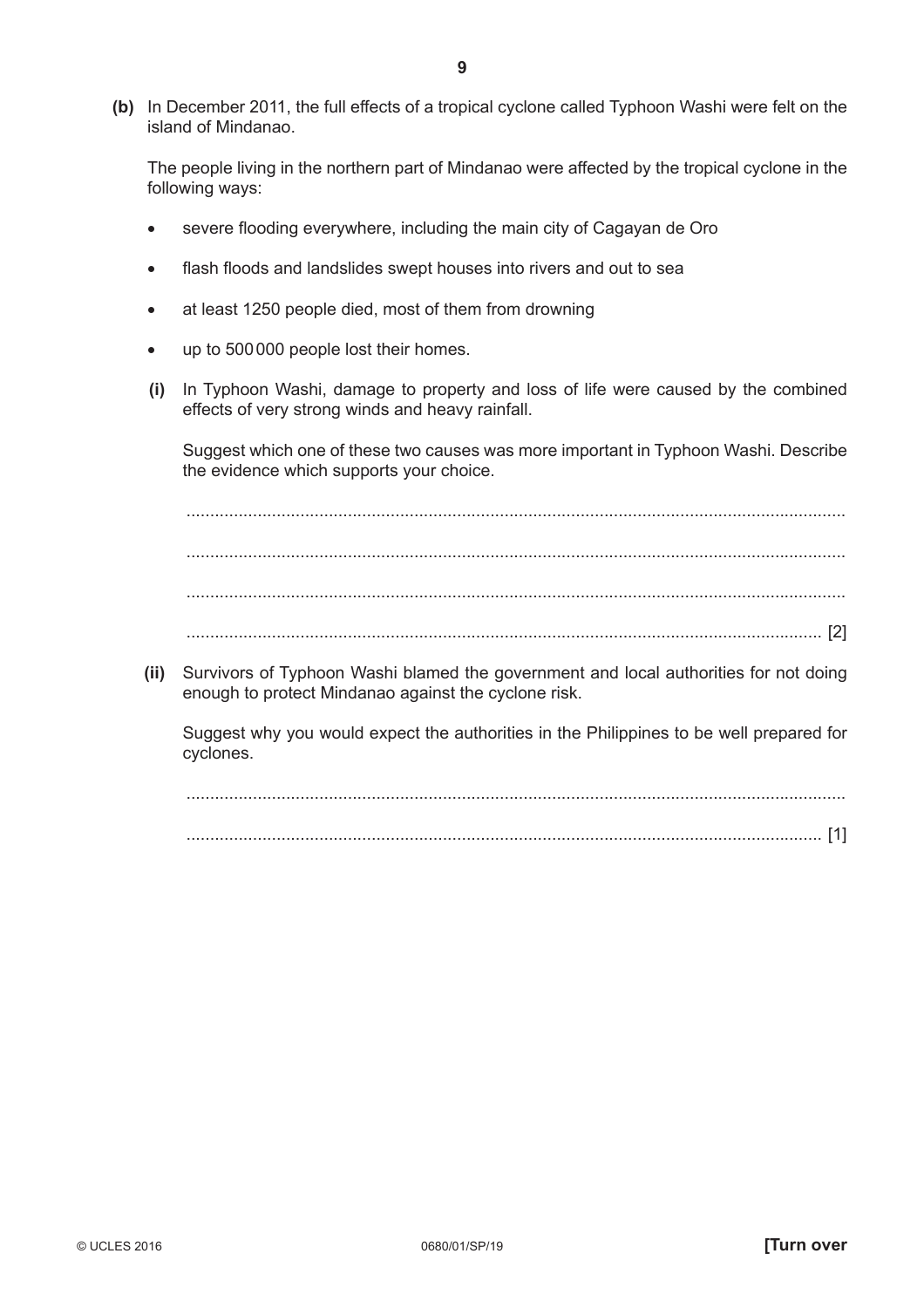**(iii)** Different people in the Philippines made comments after Typhoon Washi.

| <b>B</b> Government official in Manila<br>A Local official in Cagayan de Oro                                                                                                                                                                                                                                                                                                     |
|----------------------------------------------------------------------------------------------------------------------------------------------------------------------------------------------------------------------------------------------------------------------------------------------------------------------------------------------------------------------------------|
| The government has a system to send storm<br>'The government in Manila, the capital of<br>warnings via mobile phone text messages. It<br>the Philippines, did not give us advanced<br>was not used for this typhoon because<br>storm and flood warnings or money to<br>wind strength was too weak to trigger<br>build enough cyclone shelters.'<br>the warnings.'                |
| <b>D</b> Environmental group<br><b>C</b> National Disaster Management<br>official in Manila                                                                                                                                                                                                                                                                                      |
| 'Cagayan de Oro was at high risk because<br>it is between steep-sided, deforested<br>'City officials should never have allowed<br>mountains and the sea. No flood defences<br>people to build their own shanty houses<br>had been built because local officials<br>on sand banks in the<br>claimed that typhoons were<br>Cagayan River.'<br>infrequent in northern<br>Mindanao.' |
| Suggest whether physical factors, human factors or a combination of both were<br>responsible for the great loss of life in Typhoon Washi.                                                                                                                                                                                                                                        |
| Support your view with references to the comments made by the different people.                                                                                                                                                                                                                                                                                                  |
|                                                                                                                                                                                                                                                                                                                                                                                  |
|                                                                                                                                                                                                                                                                                                                                                                                  |
|                                                                                                                                                                                                                                                                                                                                                                                  |
|                                                                                                                                                                                                                                                                                                                                                                                  |

 ........................................................................................................................................... ........................................................................................................................................... ........................................................................................................................................... ........................................................................................................................................... ........................................................................................................................................... ........................................................................................................................................... ........................................................................................................................................... ........................................................................................................................................... ...................................................................................................................................... [7]

**10**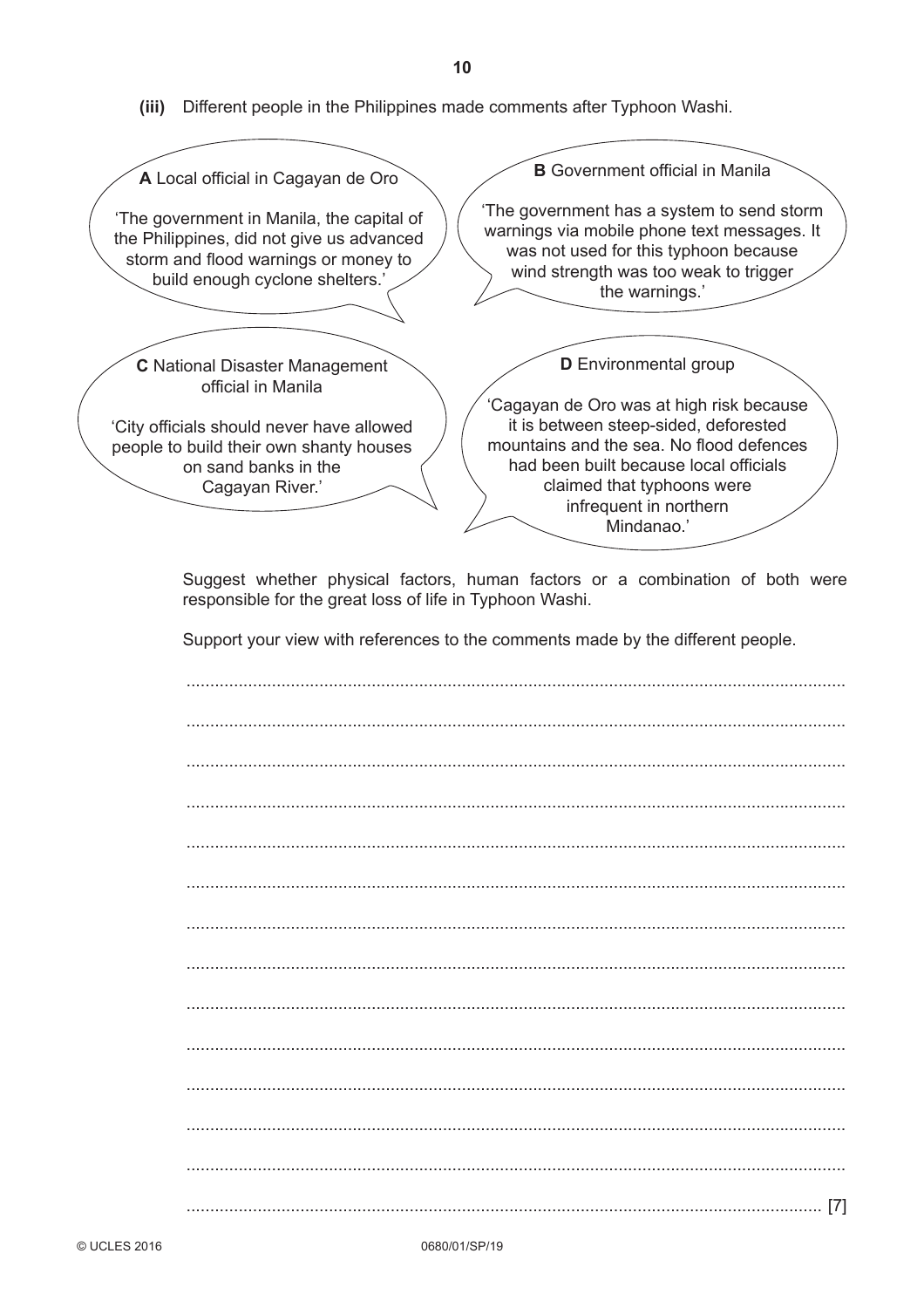- $\overline{7}$ Oil is a fossil fuel.
	- (a) Describe the formation of oil.
	- (b) The graph shows the size of some major accidental oil spills into the ocean.



oil spill accident

Complete the graph for the Ixtoc oil spill, to show that 3.3 million barrels of oil were  $(i)$ spilled into the ocean.  $[1]$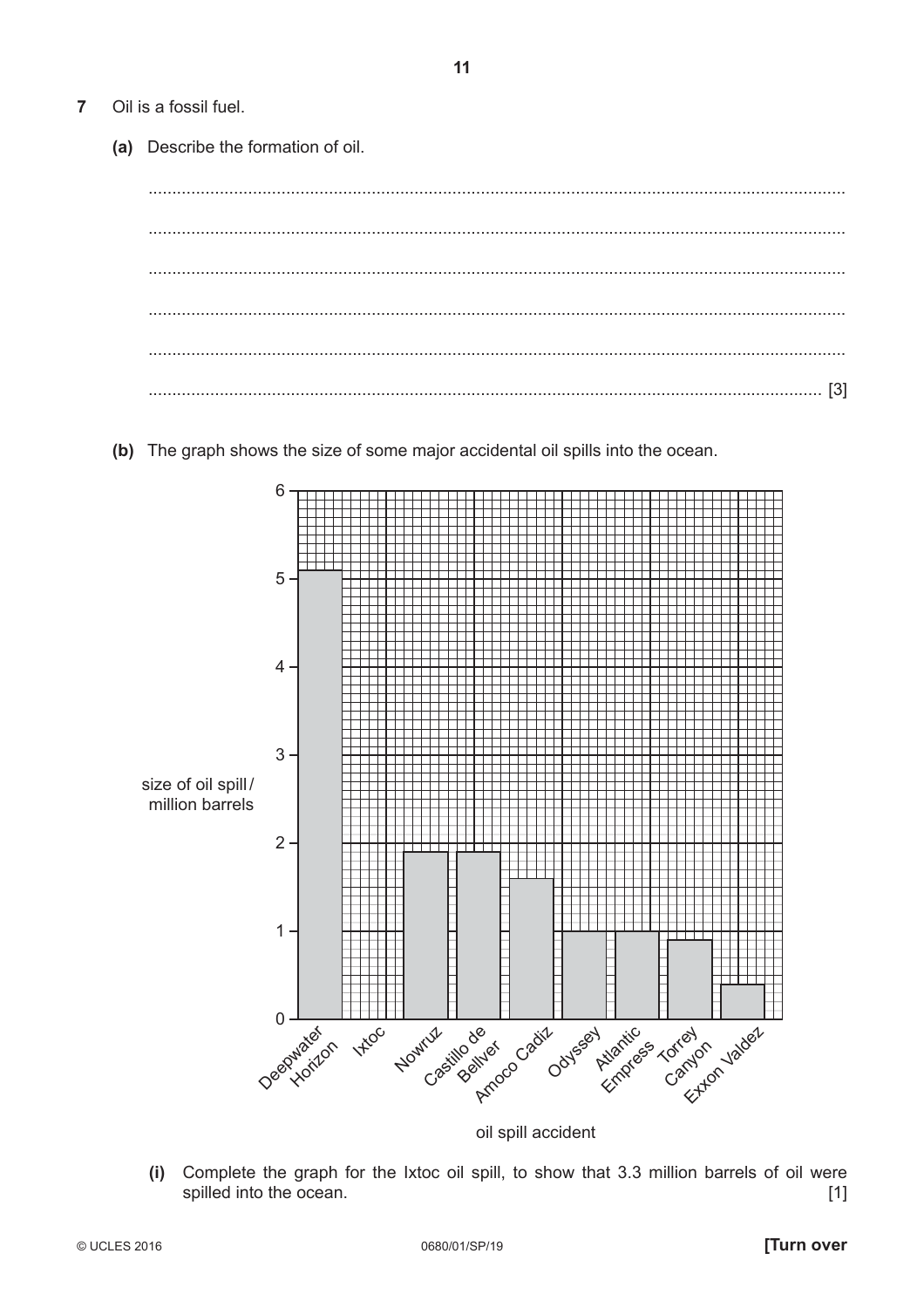**(ii)** In 2010, the Deepwater Horizon oil spill was the largest accidental marine oil spill in the world.

It was estimated that oil was released into the ocean for approximately 85 days.

Calculate the average amount of oil released into the ocean per day.

....................... million barrels per day [1]

 **(iii)** Suggest why this average amount of oil was **not** released on every day of the oil spill accident.

 ........................................................................................................................................... ...................................................................................................................................... [1]

 **(c)** The map shows the area affected by the Deepwater Horizon oil spill.

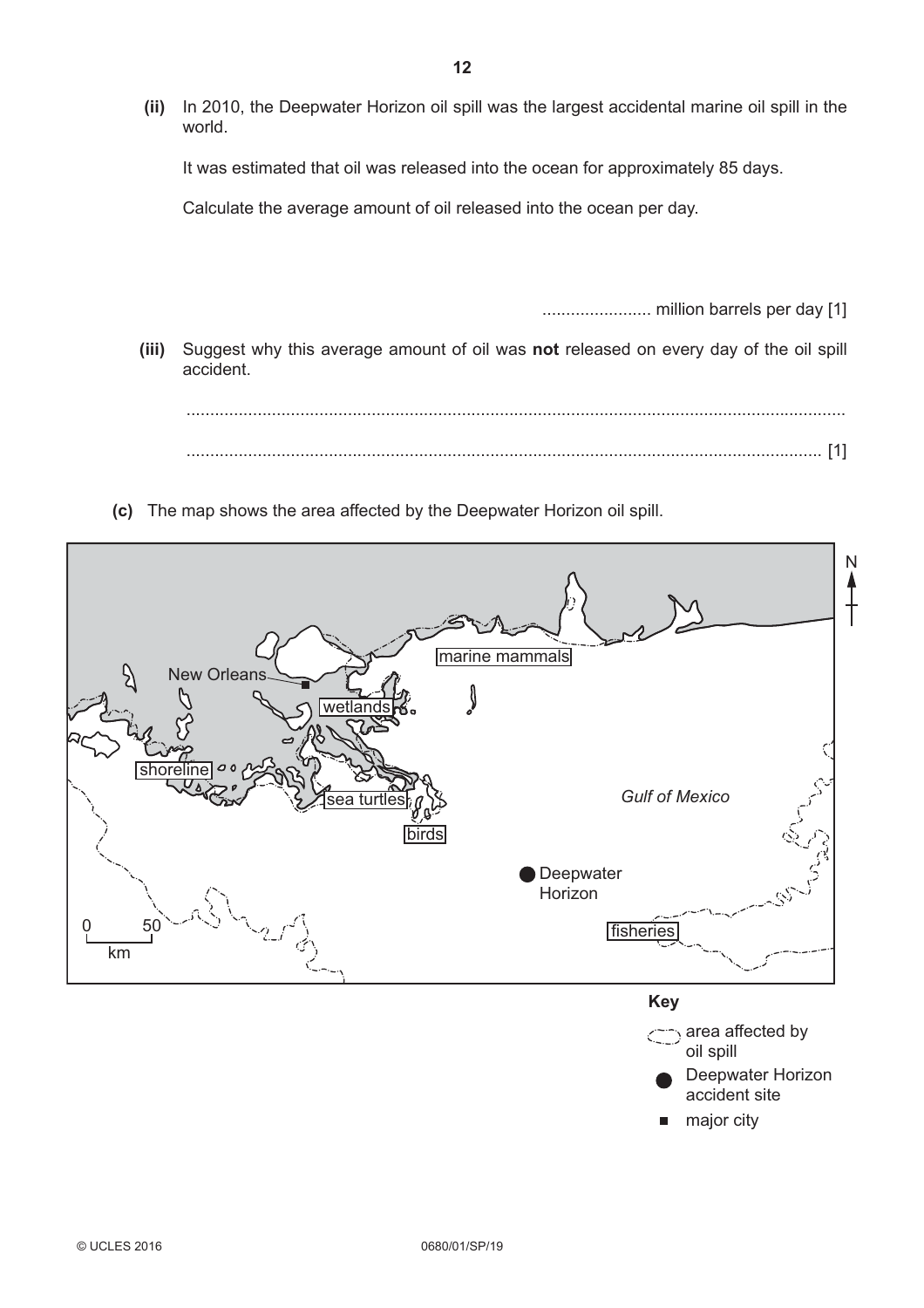Suggest the possible impacts of the Deepwater Horizon oil spill on the coastal ecosystem. (d) State two strategies for minimising the impacts of marine oil spills. (e) Fossil fuels, such as oil, are limited and non-renewable. Suggest why some countries are not investing in alternative forms of energy.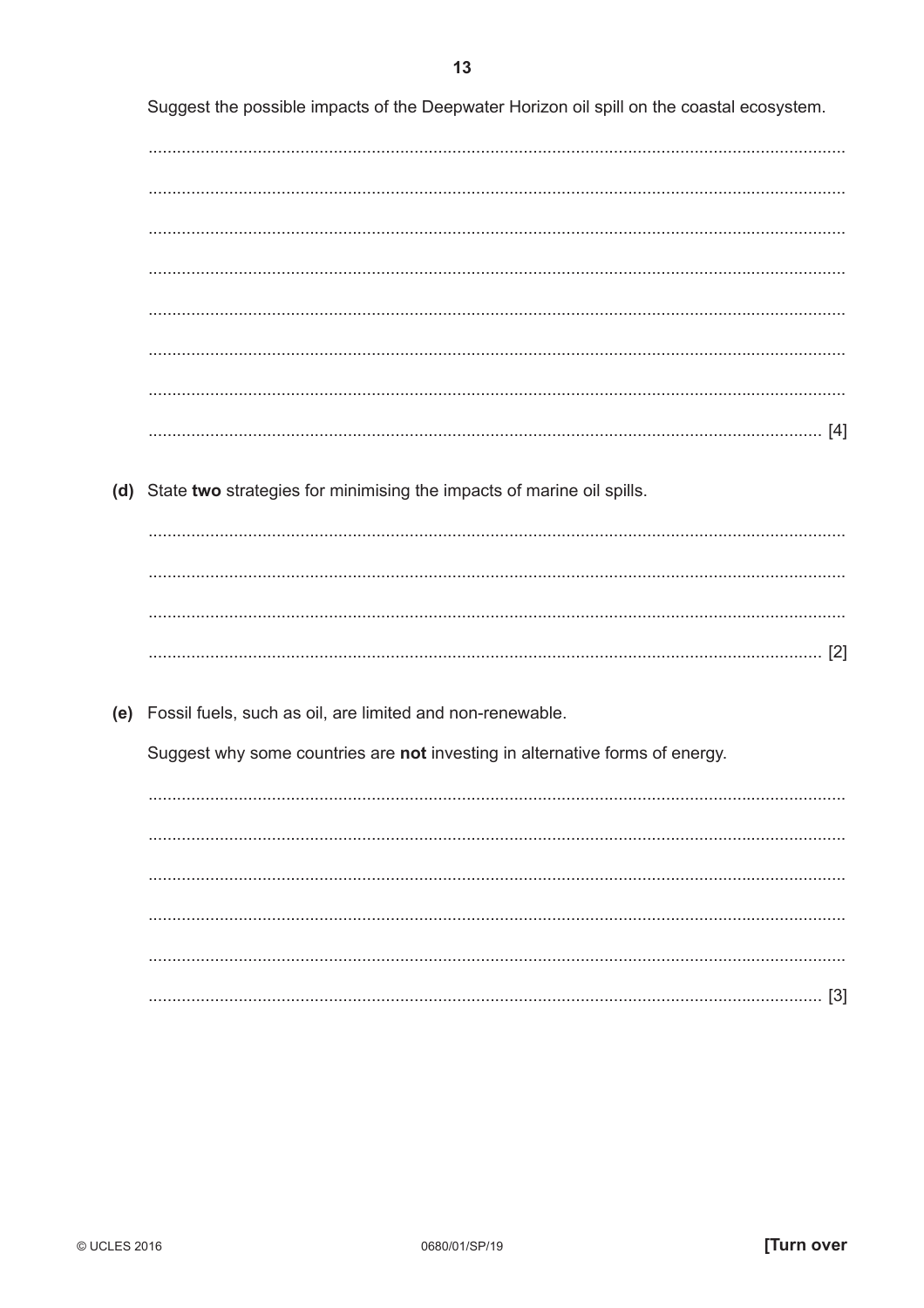**8** The table shows population data in some countries in 2013.

| country         | birth rate<br>per 1000 people | death rate<br>per 1000 people | natural increase<br>per 1000 people |
|-----------------|-------------------------------|-------------------------------|-------------------------------------|
| <b>Bulgaria</b> | 9.6                           | 14.2                          |                                     |
| Japan           | 8.4                           | 9.5                           | $-1.1$                              |
| Pakistan        | 25.2                          | 7.3                           |                                     |

- **(a) (i)** Complete the table to calculate the natural increase for Bulgaria and Pakistan. One has been completed for you. [1]
	- **(ii)** Use the data in the table for 2013 to predict what will happen to the population of Japan if the birth and death rates remain unchanged.
		- ...................................................................................................................................... [1]
	- **(iii)** Suggest **two** reasons for the change in population you have predicted in **(ii)**.

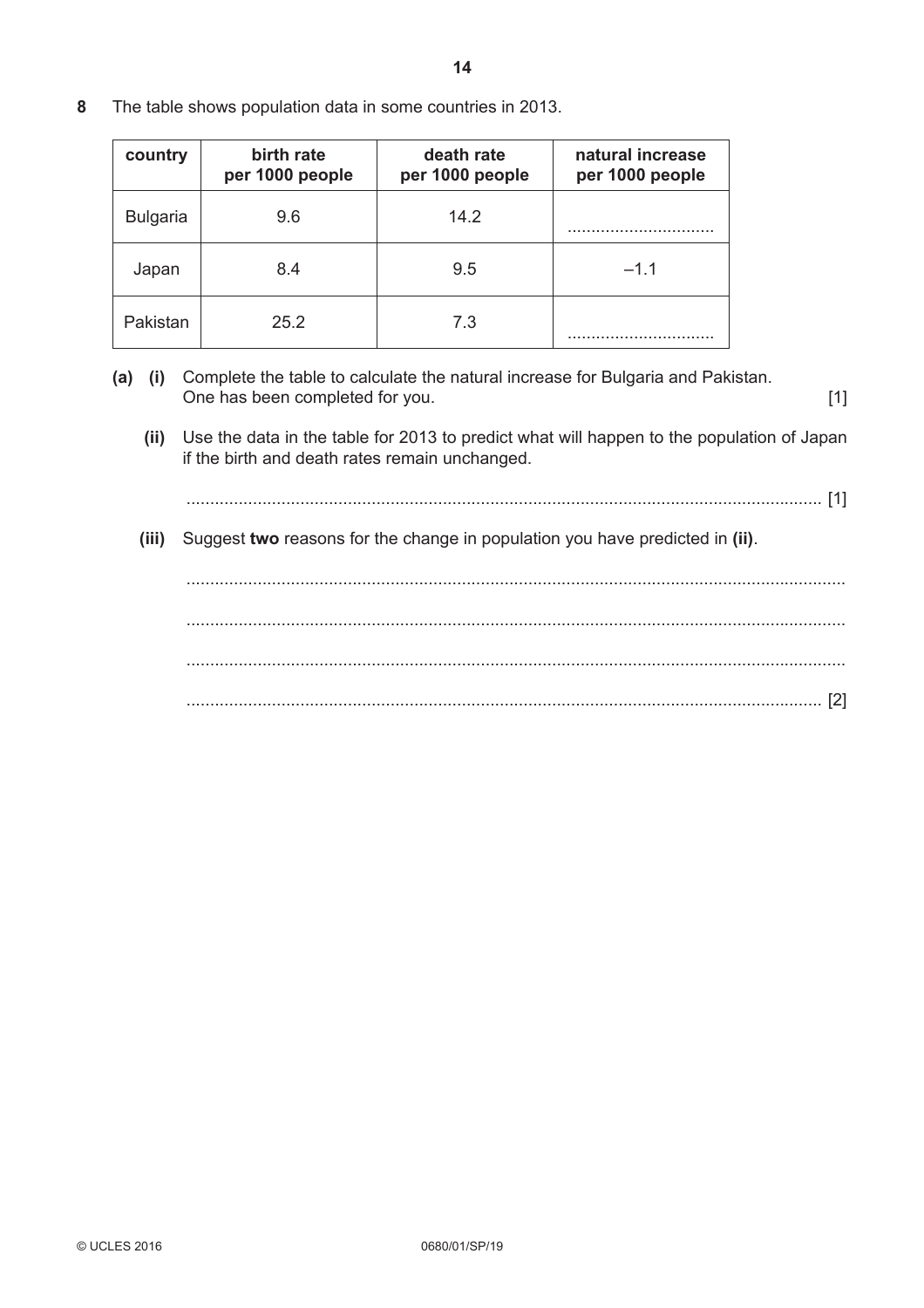**(b)** Use the data in the table to plot a graph for birth rate and death rate for each country. Label the axes and complete the key.





**Key**

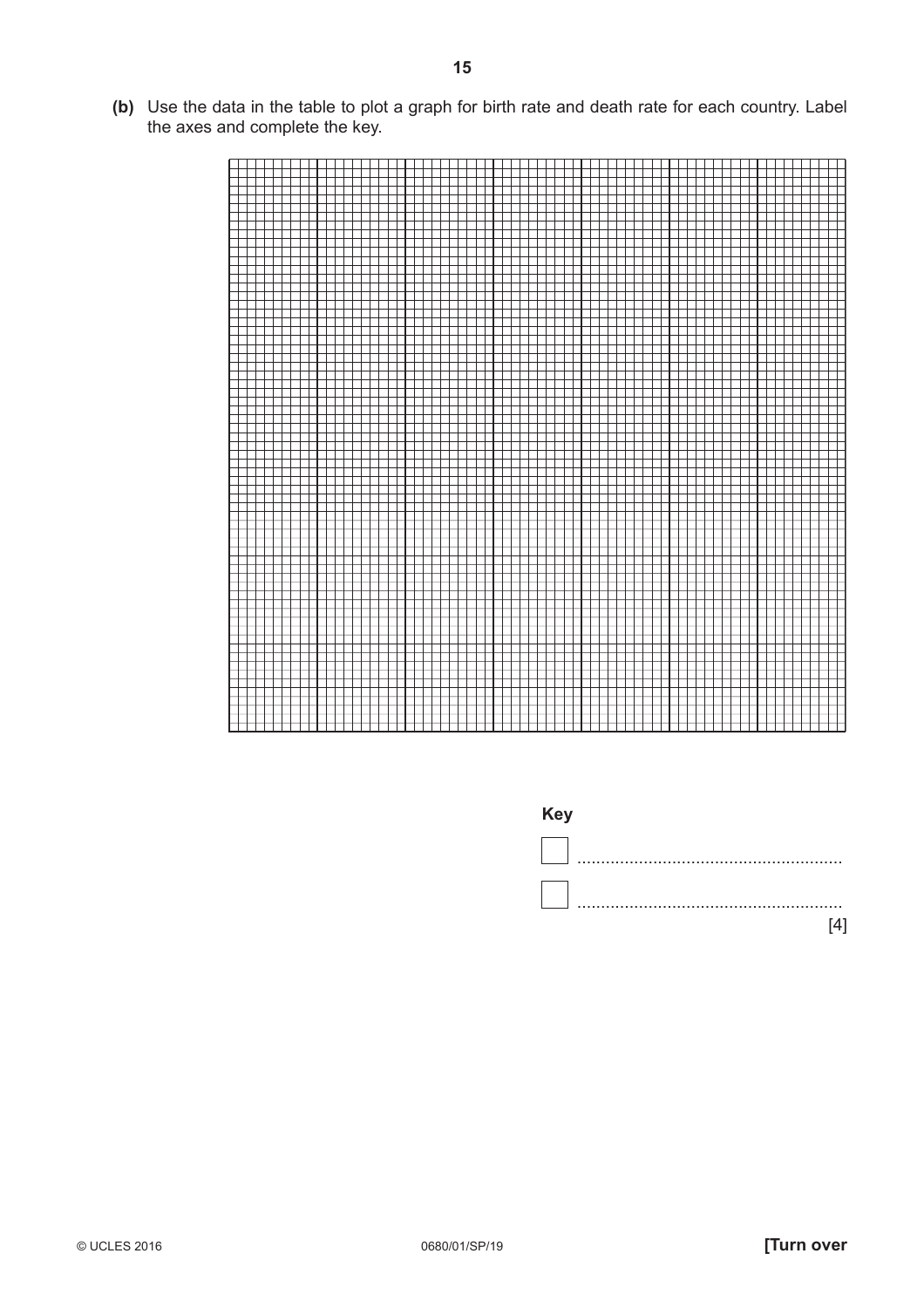**Tropic of Cancer** Equator-Tropic of Capricorn **Key** (i) Complete the key using the following terms. high population density medium population density low population density  $[1]$ (ii) State one factor that attracts people to migrate to an area and one factor that discourages them.  $[2]$ 

(c) The map shows world population density.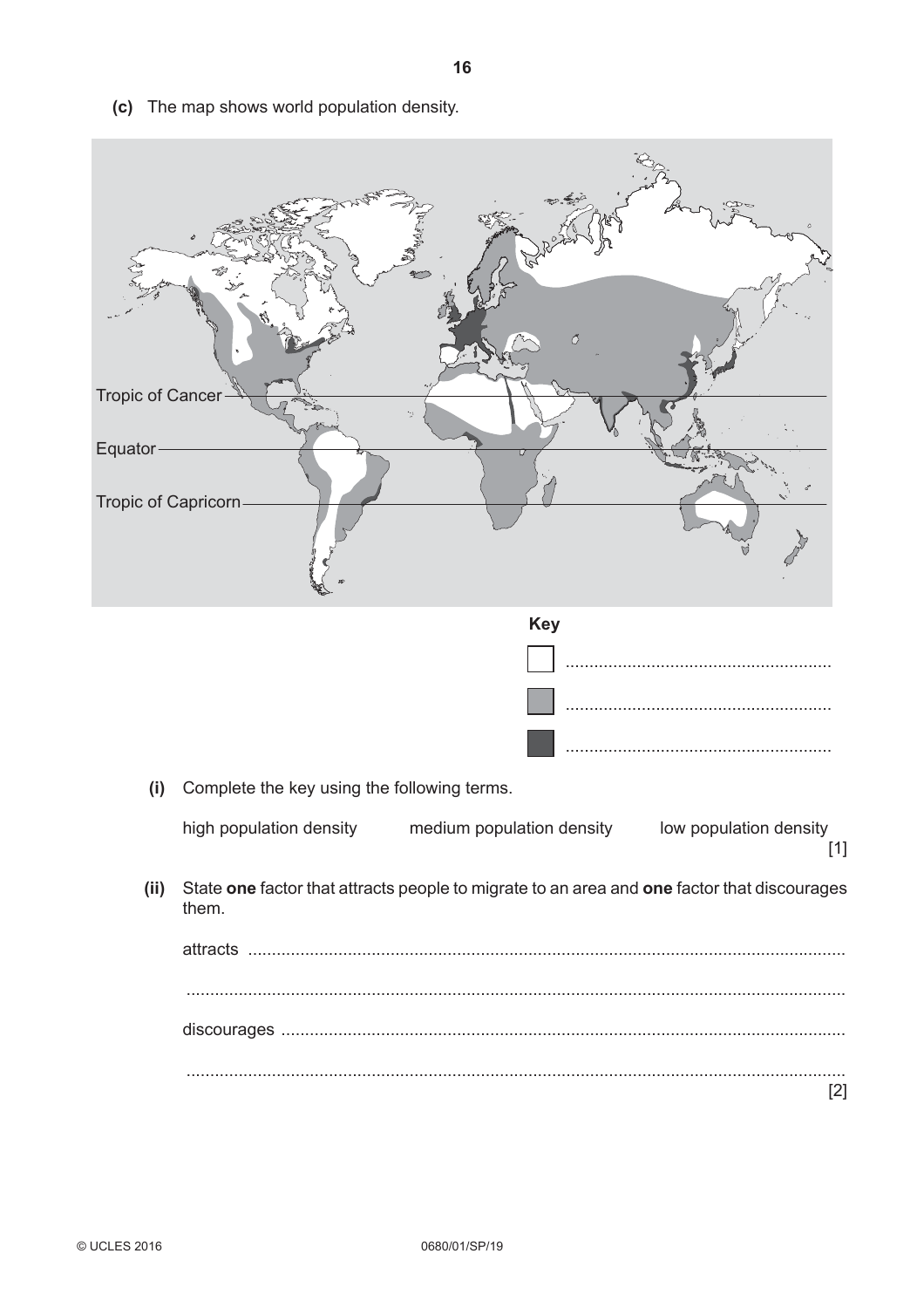**9** A student read an article in a scientific journal.

The article said:

Modern fishing nets are large and cover a wide area. They catch all the fish species and only the smaller fish escape. The unwanted fish are called bycatch. Bycatch can be a large part of the total fish caught.

Many fish caught as bycatch die in the nets. The death of bycatch fish is recorded as mortality rate. It is used by scientists to understand the effects of fishing on each fish species.

The amount of bycatch caught and the mortality rate are recorded for each type of fishing method. This information is important for the sustainability of fisheries.

In the North Pacific for crab pot fishing the mortality rate was 45–100%, for groundfish trawl it was 90–100%, domestic trawl fishing was 10–42%, longline fishing was 32–50% and shrimp fishing was 100%.

- **(a)** Use the article to help answer the questions.
	- **(i)** State the meaning of the term *bycatch*.

 ........................................................................................................................................... ...................................................................................................................................... [1]  **(ii)** State why monitoring bycatch is important. ........................................................................................................................................... ...................................................................................................................................... [1]

 **(b)** The student wants to summarise the mortality rate data in the article.

Record the data in a suitable table.